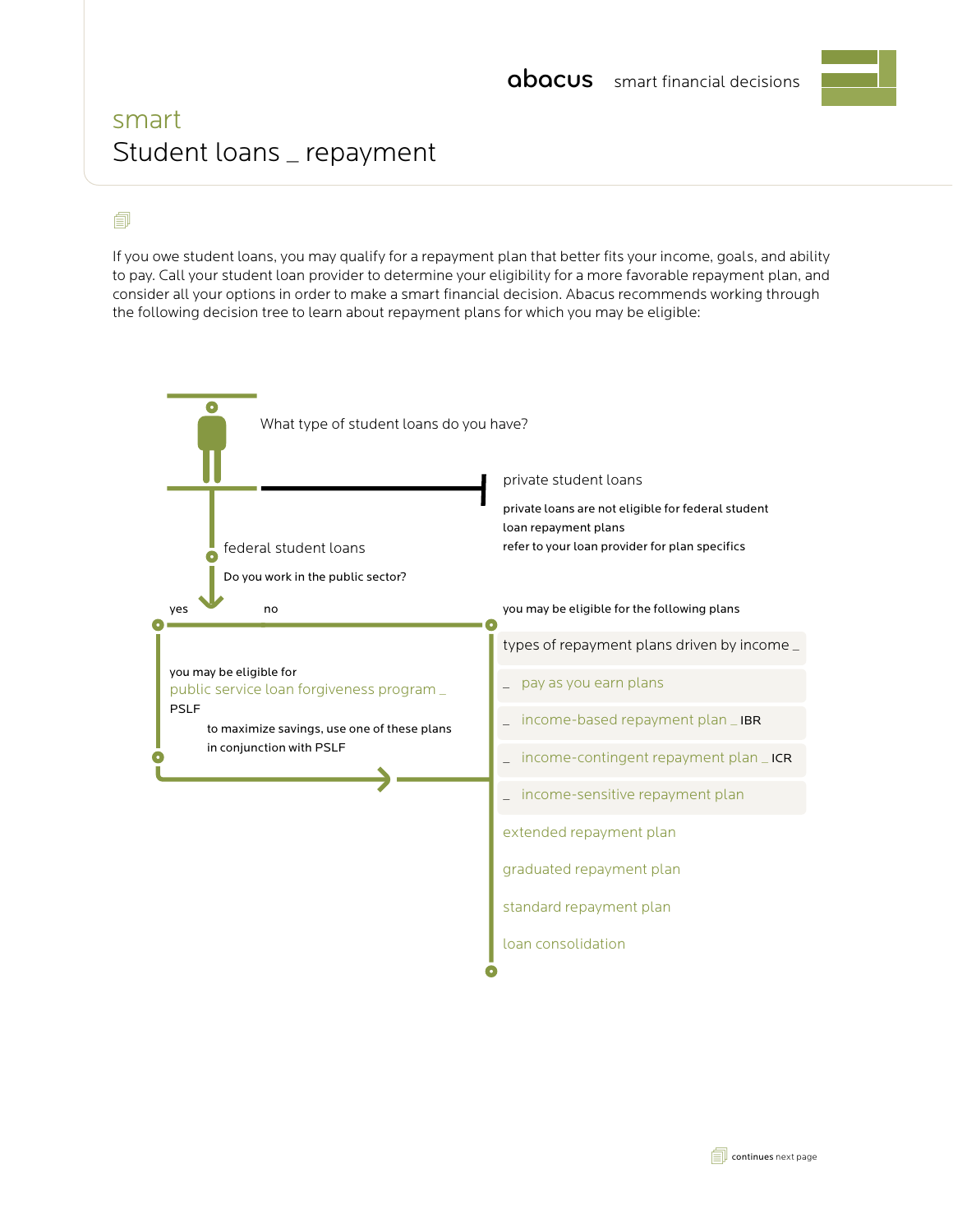# smart

Student loans \_ repayment

 $\Box$  private student loans  $\Box$ 

Private loans are not eligible for income-driven repayment plans or loan consolidation. Private loans differ amongst custodian, so it is important to refer to the loan's specific regulations.

# $\Box$  public service loan forgiveness program \_ PSLF

# Any Direct Loan, or FFEL loans if consolidated into a Direct Consolidation Loan

Under this repayment plan, the remaining balance on your Direct loans will be forgiven after making 120 qualified monthly payments (10 years) under a qualified repayment plan. The following types of organizations qualify for the Public Service Loan Forgiveness Program: Government organization (e.g., federal, state, local, tribal), non-profit organizations that register as 501(c)(3) organizations, other non-profits that provide qualifying public services, and working full-time in the AmeriCorps or Peace Corps. Know that these 120 payments do not need to be consecutive.

"Qualifying" monthly payments mean the payment has to be made in full, and on time. Failure to comply will result in disqualification from the program. Consider setting up automatic payments to avoid missing a deadline. Also, be aware that you can receive credit for only one payment per month, so paying extra will not benefit you by having your loans forgiven faster. After your 120th qualifying monthly payment, you must submit the Public Service Loans Forgiveness Application to receive loan forgiveness. AmeriCorps and Peace Corps volunteers are an exception in that they are permitted to make a single lump sum payment to cover up to 12 qualifying payments.

#### note

Consolidating existing Direct loans with ineligible loans will result in losing credit for any qualifying payments made on your Direct loan before consolidation. Consider leaving existing Direct loans out of any consolidation plans if you want to take advantage of the Public Service Loan Forgiveness program.

"Qualified repayment plan" includes the 10-year Standard Repayment plan and any of the repayment plans driven by income.

# $\Box$  repayment plans driven by income  $\Box$

These plans aim to reduce your monthly payment amount. You will generally qualify if your loan is a significant portion (or higher than) your annual discretionary income. Under an Income-Driven Repayment plan, any remaining loan balance at the end of the repayment period is forgiven. Know that you will owe income tax on any forgiven amount, which can potentially result in thousands of dollars of taxes owed.

#### note

If you are making payments under a repayment plan driven by income and qualify for the Public Service Loan Forgiveness Program [PSLF], you may qualify for your remaining loan balance to be forgiven at the end of 10 years instead of 20 or 25.

# how marriage plays a part \_

For repayment plans driven by income, the payment is recalculated every year. If, upon marriage, you have a higher income, the payments owed will increase.

Income increases or decreases during the time of repayment for Income-based and Pay as You Earn plans:

#### increase +

Your repayment plan will remain the same [e.g., Income-based, Pay as You Earn, etc.], but your new payment will be the amount you would have paid under the 10-year Standard Repayment plan based upon your original loan amount. The monthly payment you owe will never be more than the Standard Repayment amount, although your monthly payment may decrease again, based upon family or income changes.

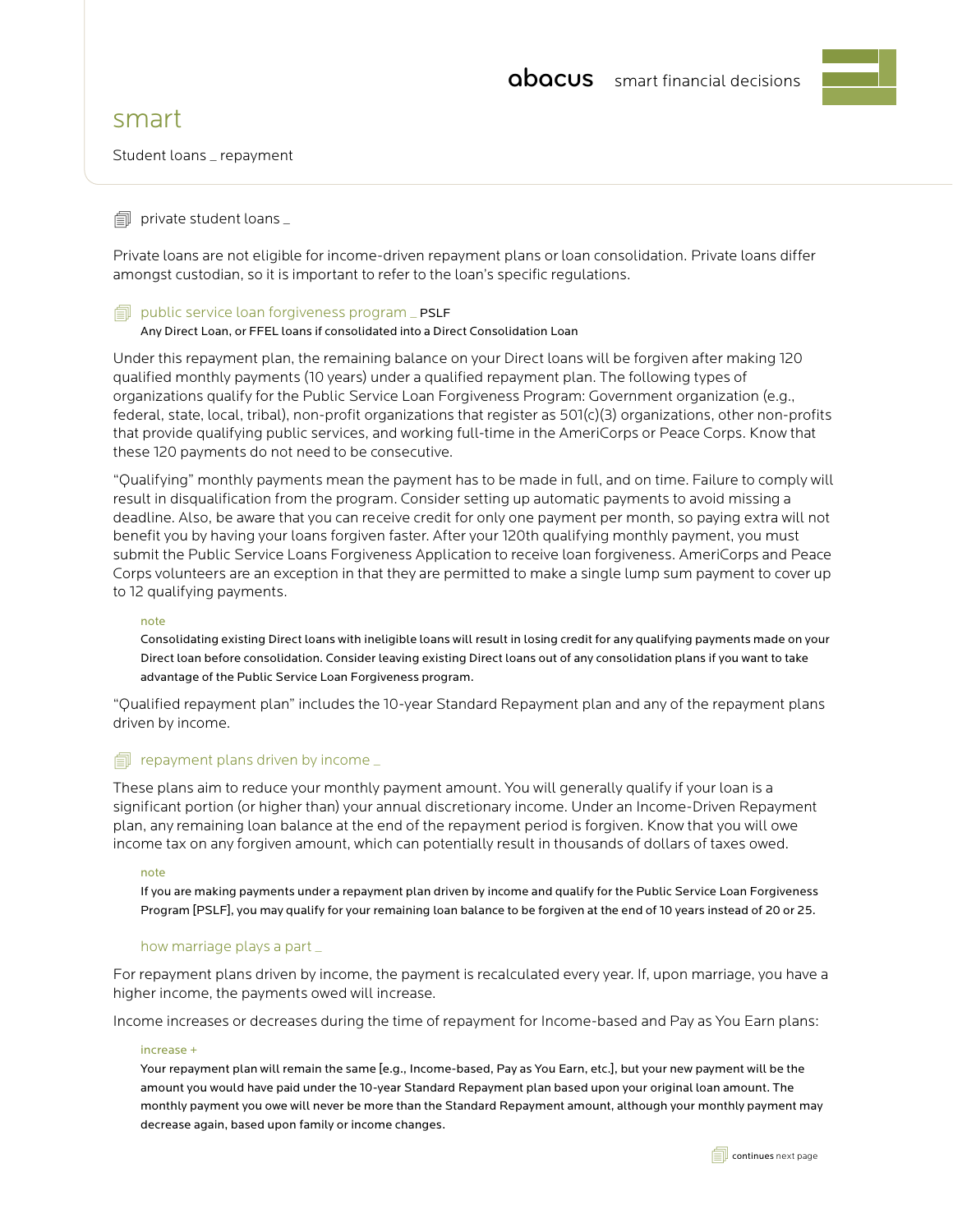

# smart

Student loans \_ repayment

# how marriage plays a part \_

#### decrease −

Your payments will decrease in relation to your income.

Income increases or decreases during the time of repayment for Income-contingent repayment plans:

#### increase +

Your payment may increase to higher than the amount you would have paid under the 10-year Standard Repayment plan.

#### decrease −

Your payments will decrease in relation to your income.

 $\textcircled{\textsf{m}}$  types of repayment plans driven by income

# . pay as you earn plans \_

Direct Loan programs and Federal Family Education Loan [FFEL program]

Payments are approximately 10% of your discretionary income, and never more than the 10-year Standard Repayment plan amount. These payments continue for up to 20 years. Additional qualifications for the Pay as You Earn plan include being a new borrower as of October 1, 2007, and having received a "disbursement" (payout of Direct loan funds to the borrower) on, or prior to, October 1, 2011.

# $\Box$  income-based repayment plan  $\Box$  IBR

Direct Loan programs and Federal Family Education Loan [FFEL program]

# borrowers before July 1, 2014 \_

Payments are approximately 15% of your discretionary income, and never more than the 10-year Standard Repayment plan amount. These payments continue for up to 20 years.

# new borrowers on or after July 1, 2014 \_

Payments are approximately 10% of discretionary income, and never more than the 10-year Standard Repayment plan amount. These payments continue for up to 20 years.

# $\textcircled{\textsf{m}}$  income-contingent repayment plan \_ ICR

Direct Loan programs and Federal Family Education Loan [FFEL program]

Payments are the lesser of 20% of your discretionary income or your calculated payment based on a 12 year fixed-payment schedule adjusted for your income. These payments continue for up to 25 years. Know that payments under this plan are typically higher than payments under the other income-driven repayment plans and could be higher than the payment amount you would pay under the 10-year standard repayment plan.

# $\Box$  income-sensitive repayment plan  $\Box$

Available to low-income borrowers who have Federal Family Education Loan [FFEL] program loans

Income-sensitive repayment plans offer payments which increase (or decrease) based on your income, and are made for up to 10 years.